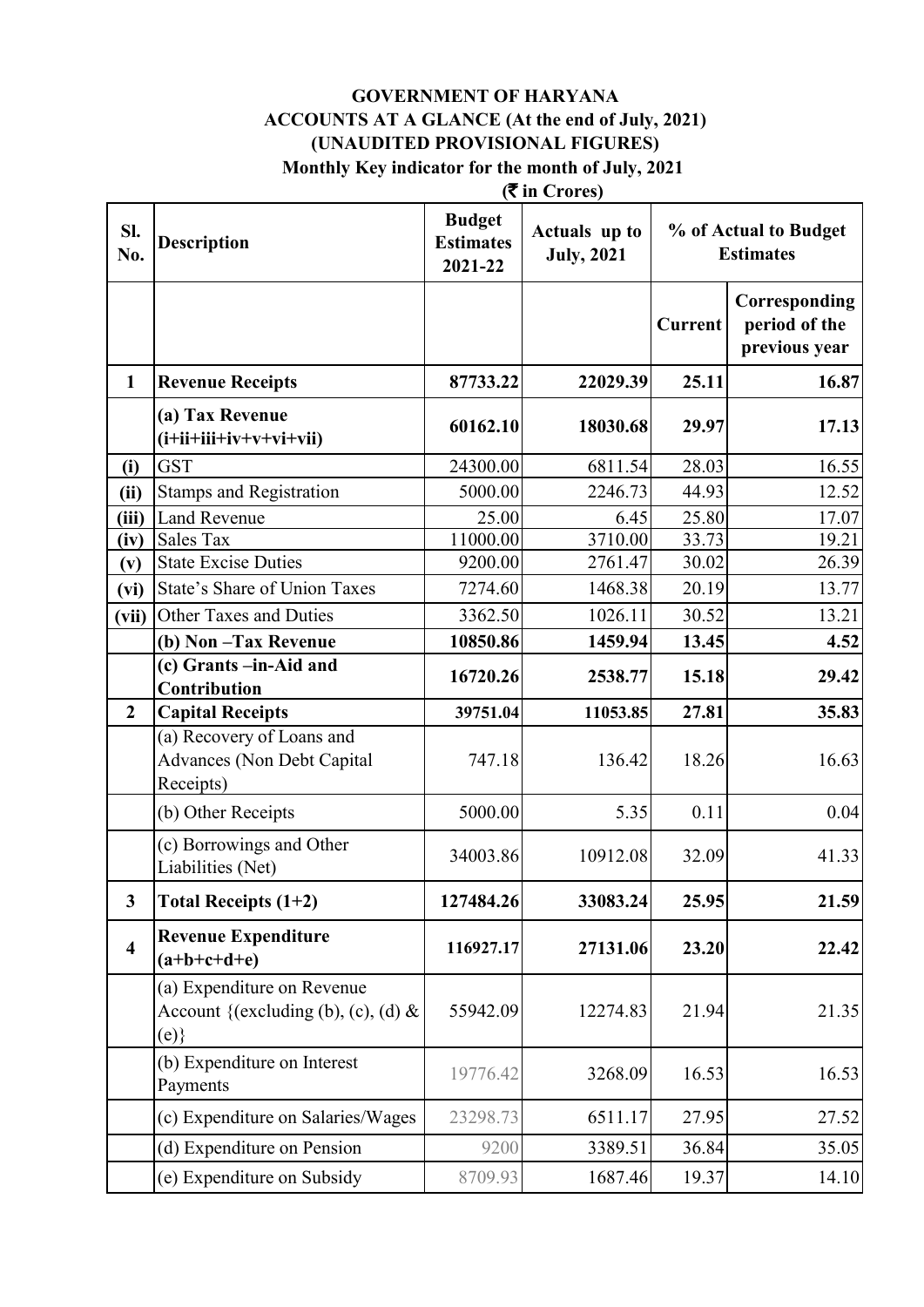| 5              | Capital Expenditure (a+b)                                                              | 9317.66     | 5472.09     | 58.73 | 15.41     |
|----------------|----------------------------------------------------------------------------------------|-------------|-------------|-------|-----------|
|                | (a) Expenditure on Capital<br>Account $\{(\text{excluding } (b)\}\)$                   | 8626.36     | 5472.09     | 63.43 | 25.69     |
|                | (b) Expenditure on Salaries/Wages                                                      | 691.30      | 0.00        | 0.00  | $-162.85$ |
| 6              | <b>Sector Wise Expenditure</b>                                                         | 126244.83   | 32603.15    | 25.83 | 21.64     |
| (i)            | <b>General Sector</b>                                                                  | 40409.52    | 9524.85     | 23.57 | 23.55     |
|                | (a) Revenue                                                                            | 39680.16    | 9388.97     | 23.66 | 23.93     |
|                | (b) Capital                                                                            | 729.36      | 135.88      | 18.63 | 4.71      |
| (ii)           | <b>Social Sector</b>                                                                   | 47943.21    | 14991.55    | 31.27 | 22.42     |
|                | (a) Revenue                                                                            | 43292.84    | 13066.08    | 30.18 | 24.35     |
|                | (b) Capital                                                                            | 4650.37     | 1925.47     | 41.40 | 9.06      |
| (iii)          | <b>Economic Sector</b>                                                                 | 37891.38    | 8086.75     | 21.34 | 18.09     |
|                | (a) Revenue                                                                            | 33953.45    | 4676.01     | 13.77 | 16.85     |
|                | (b) Capital                                                                            | 3937.93     | 3410.74     | 86.61 | 23.07     |
| (iv)           | Grants-in-aid-Contributions                                                            | 0.72        | 0.00        | 0.00  | 0.00      |
| $\overline{7}$ | Total Expenditure $(4+5)$                                                              | 126244.83   | 32603.15    | 25.83 | 21.64     |
| 8              | <b>Loans and Advances Disbursed</b>                                                    | 1239.43     | 480.09      | 38.73 | 16.60     |
| 9              | Revenue Surplus (+)/Deficit (-)<br>$(1 - 4)$                                           | $-29193.95$ | $-5101.67$  | 17.48 | 54.88     |
| 10             | Fiscal /Surplus(+)/Deficit (-)<br>$[(1 + 2(a) +2(b))] - [(7+8)]$                       | -34003.86   | $-10912.08$ | 32.09 | 41.33     |
| 11             | Primary Deficit (-)/Surplus (+)<br>$[\{1+2(a)+2(b)\}]$ –<br>$[{4(a)+(c)+(d)+(e)}+5+8]$ | $-14227.44$ | $-7643.99$  | 53.73 | 100.93    |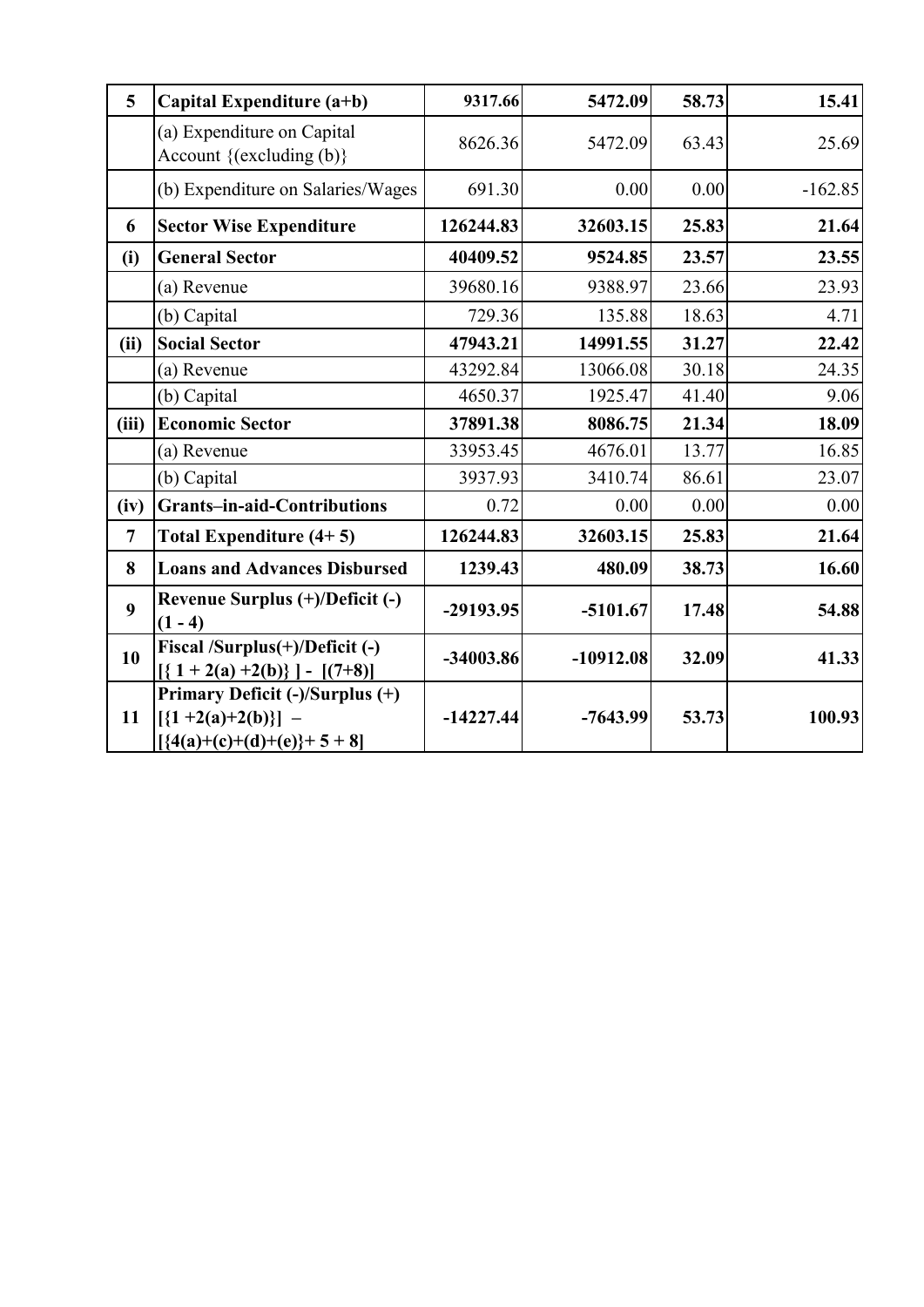#### **Monthly Trend** (Format of the Progressive Figures) **REVENUE RECEIPTS**  (Refer to Item No. 1(a) of Monthly Accounts at a Glance)

|                        |                |             |                | $\zeta$ <i>(† in Crores)</i> |  |
|------------------------|----------------|-------------|----------------|------------------------------|--|
| <b>Months</b>          |                | 2021-22     | 2020-21        |                              |  |
|                        | <b>Monthly</b> | Progressive | <b>Monthly</b> | Progressive                  |  |
| April                  | 3703.71        | 3703.71     | 1305.00        | 1305.00                      |  |
| May                    | 3797.68        | 7501.39     | 2303.38        | 3608.38                      |  |
| June                   | 5252.88        | 12754.27    | 3398.83        | 7007.21                      |  |
| July                   | 5276.41        | 18030.68    | 3369.3         | 10376.51                     |  |
| August                 | 0.00           |             | 4248.75        | 14625.26                     |  |
| September              | 0.00           |             | 3781.12        | 18406.38                     |  |
| October                | 0.00           |             | 5108.78        | 23515.16                     |  |
| November               | 0.00           |             | 4545.96        | 28061.12                     |  |
| December               | 0.00           |             | 4455.62        | 32516.74                     |  |
| January                | 0.00           |             | 4251.98        | 36768.72                     |  |
| February               | 0.00           | 0.00        | 4156.26        | 40924.98                     |  |
| March<br>(Preliminary) | 0.00           |             | 6441.57        | 47366.55                     |  |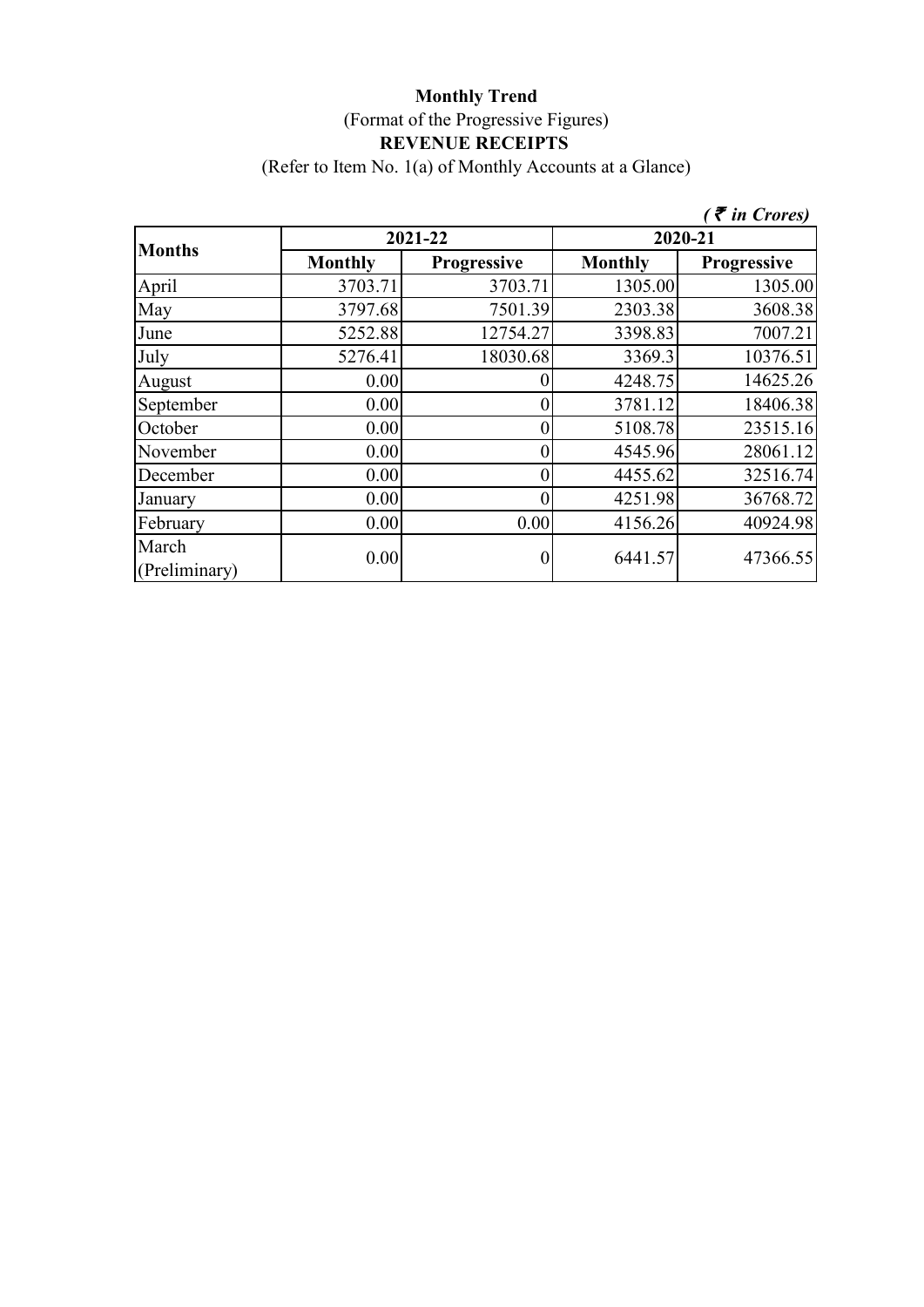#### **Monthly Trend** (Format of the Progressive Figures) **REVENUE RECEIPTS**  (Refer to Item No. 1(b) of Monthly Accounts at a Glance)

**Monthly Progressive Monthly Progressive** April 1990.39 430.39 430.39 79.61 79.61 May 171.87 602.26 105.17 184.78 June 1127.42 250.86 435.64 July 332.52 1459.94 261.29 696.93 August 1 0 0 0.00 278.57 975.50 September 0 0 333.27 1308.77 October 1738.73 November 0 0 348.72 2087.45 December  $0 \t 0 \t 720.12 \t 2807.57$ January 10 0 0 0.00 495.83 3303.40 February 10 0 0 0.00 821.67 4125.07 March (Preliminary)  $\begin{array}{ccc} 0 & 0 & 1325.19 & 5450.26 \end{array}$ **Months 2021-22 2020-21** *(* ` *in Crores)*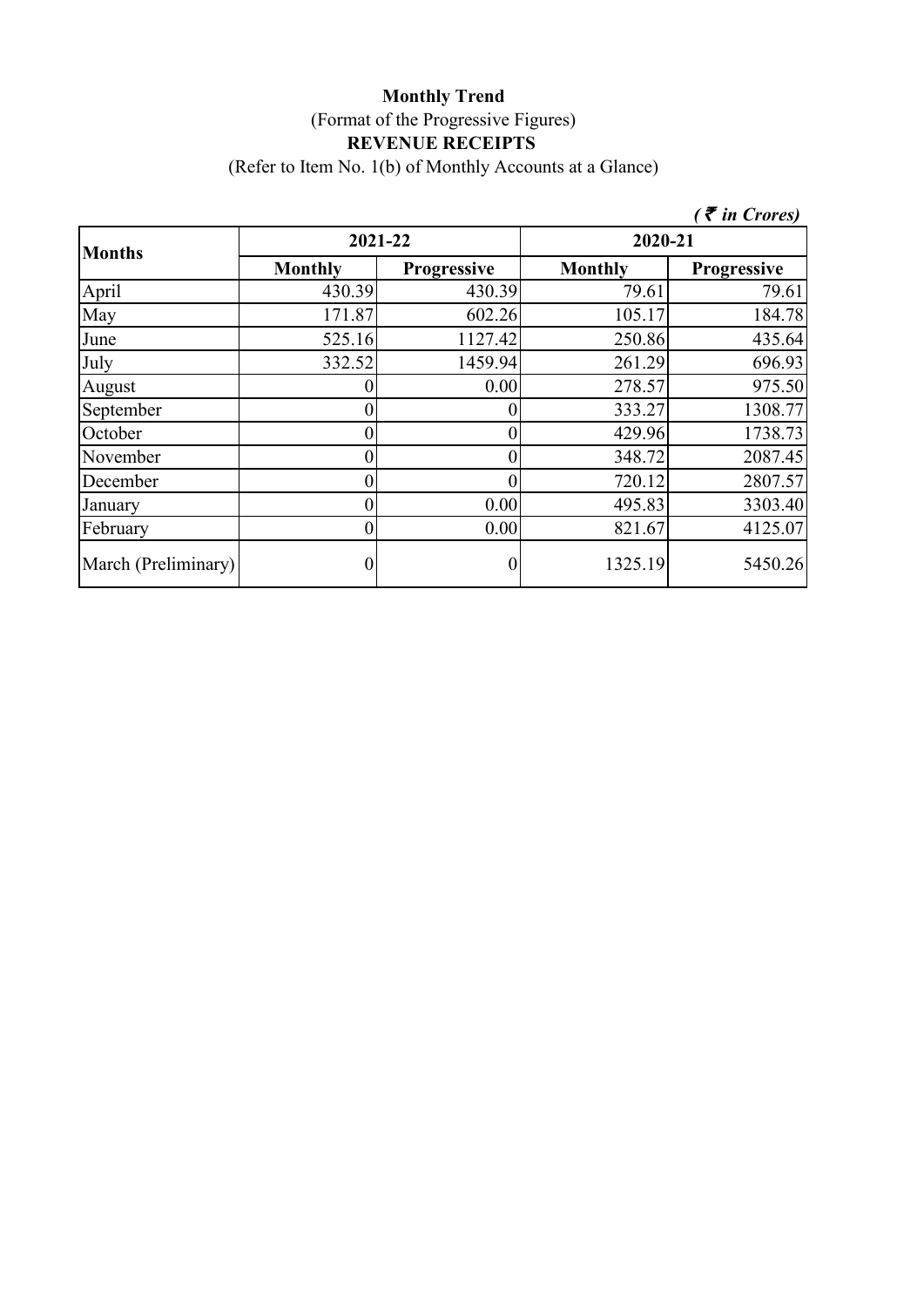#### **Monthly Trend** (Format of the Progressive Figures) **REVENUE RECEIPTS**  (Refer to Item No. 1(c) of Monthly Accounts at a Glance)

|                        |                  |             |                | $($ ₹ in Crores) |
|------------------------|------------------|-------------|----------------|------------------|
|                        | 2021-22          |             | 2020-21        |                  |
| <b>Months</b>          | <b>Monthly</b>   | Progressive | <b>Monthly</b> | Progressive      |
| April                  | 208.98           | 208.98      | 470.57         | 470.57           |
| May                    | 761.06           | 970.04      | 387.82         | 858.39           |
| June                   | 1195.78          | 2165.82     | 0.00           | 858.39           |
| July                   | 372.95           | 2538.77     | 3247.08        | 4105.47          |
| August                 |                  |             | 371.87         | 4477.34          |
| September              | 0                | 0.00        | 189.28         | 4666.62          |
| October                | 0                |             | 1180.23        | 5846.85          |
| November               | 0                |             | 1986.08        | 7832.93          |
| December               | 0                | 0           | 1112.82        | 8945.75          |
| January                | 0                | 0           | 199.54         | 9145.29          |
| February               | $\boldsymbol{0}$ | 0.00        | 490.41         | 9635.70          |
| March<br>(Preliminary) | 0                | 0.00        | 2005.00        | 11640.70         |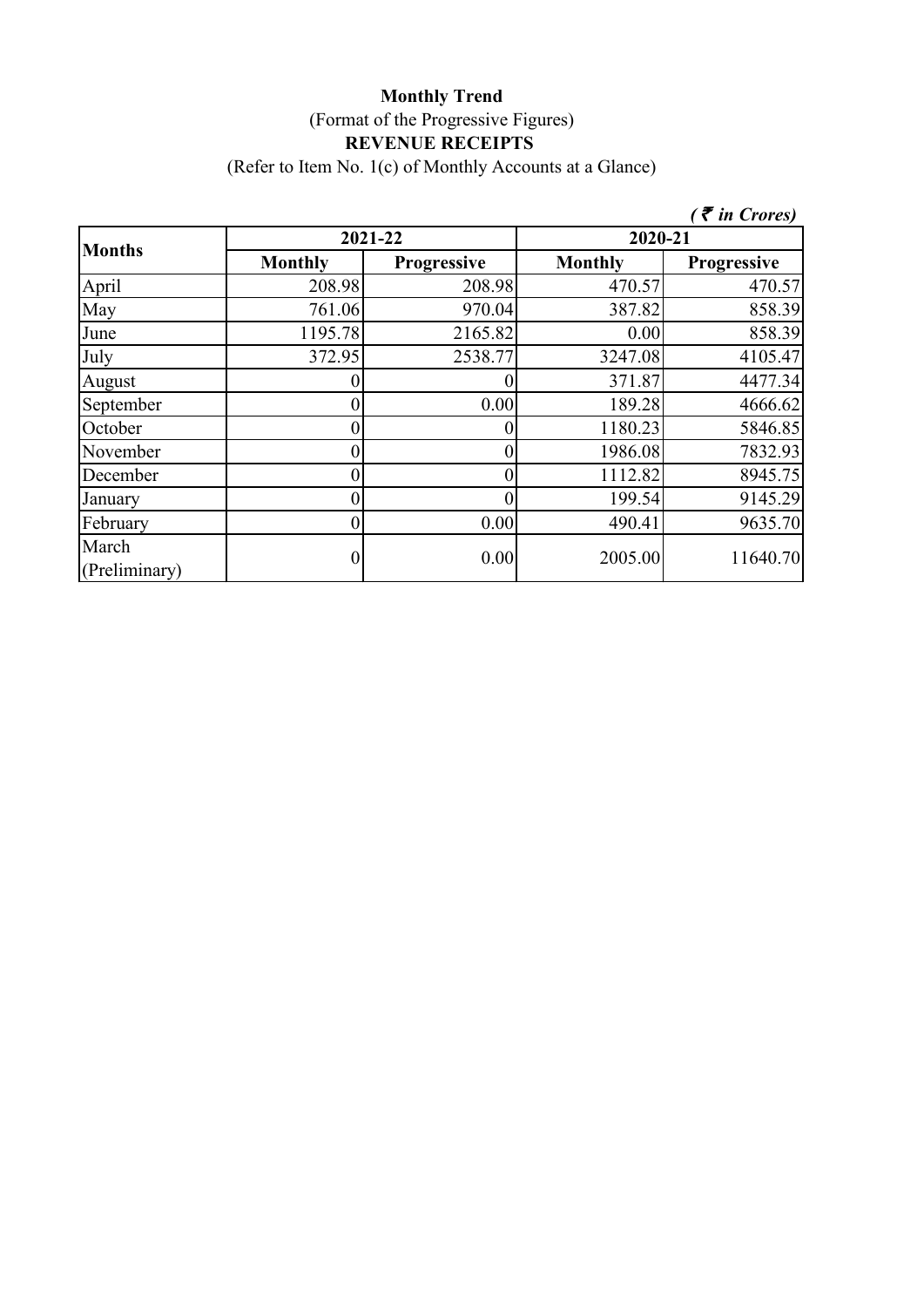# **Monthly Trend** (Format of the Progressive Figures) **CAPITAL RECEIPTS**

(Refer to Item No. 2(a) of Monthly Accounts at a Glance)

|                        |                  |             |                | $($ $\bar{\bar{\tau}}$ in Crores) |
|------------------------|------------------|-------------|----------------|-----------------------------------|
| <b>Months</b>          | 2021-22          |             | 2020-21        |                                   |
|                        | <b>Monthly</b>   | Progressive | <b>Monthly</b> | <b>Progressive</b>                |
| April                  | 15.82            | 15.82       | 4.33           | 4.33                              |
| May                    | 16.47            | 32.29       | 0.42           | 4.75                              |
| June                   | 82.94            | 115.23      | 3.57           | 8.32                              |
| July                   | 21.19            | 136.42      | 50.91          | 59.23                             |
| August                 | 0                | 0.00        | 27.8           | 87.03                             |
| September              | $\overline{0}$   |             | 2.02           | 89.05                             |
| October                | $\theta$         |             | 5.01           | 94.06                             |
| November               | $\boldsymbol{0}$ |             | 26.32          | 120.38                            |
| December               | $\overline{0}$   |             | 12.43          | 132.81                            |
| January                | $\theta$         |             | 24.07          | 156.88                            |
| February               | $\overline{0}$   | 0           | 194.54         | 351.42                            |
| March<br>(Preliminary) | $\boldsymbol{0}$ |             | 80.53          | 431.95                            |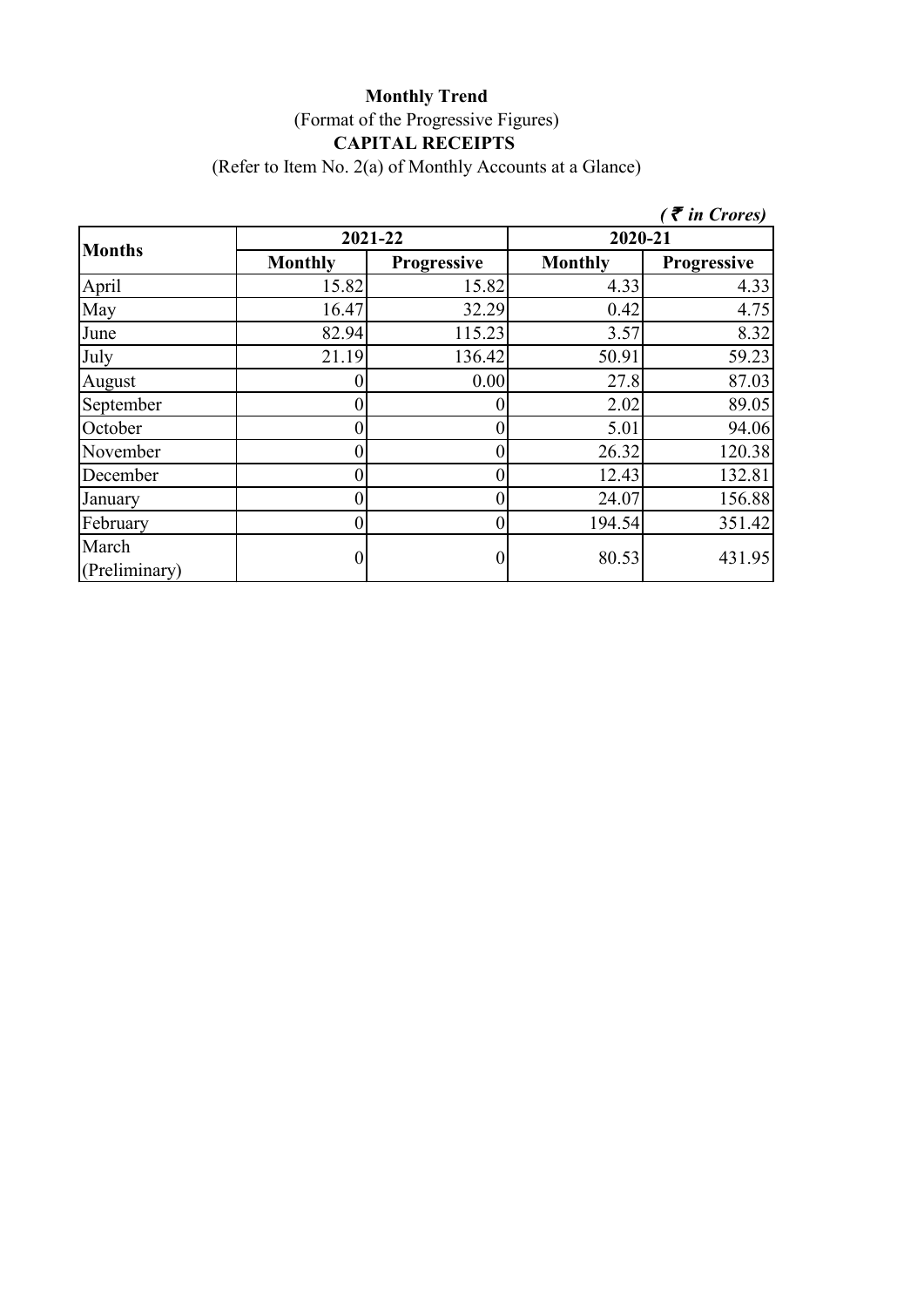### **Monthly Trend** (Format of the Progressive Figures) **CAPITAL RECEIPTS**  (Refer to Item No. 2(b) of Monthly Accounts at a Glance)

|                     |                |                |                | $($ ₹ in Crores)   |  |
|---------------------|----------------|----------------|----------------|--------------------|--|
| <b>Months</b>       | 2021-22        |                | 2020-21        |                    |  |
|                     | <b>Monthly</b> | Progressive    | <b>Monthly</b> | <b>Progressive</b> |  |
| April               | 0.43           | 0.43           | 0.05           | 0.05               |  |
| May                 | 0.30           | 0.73           | 0.22           | 0.27               |  |
| June                | 4.39           | 5.12           | 0.32           | 0.59               |  |
| July                | 0.23           | 5.35           | 0.96           | 1.55               |  |
| August              | 0.00           |                | 5.68           | 7.23               |  |
| September           | 0.00           | 0.00           | 4.07           | 11.30              |  |
| October             | 0.00           |                | 0.95           | 12.25              |  |
| November            | 0.00           |                | 1.67           | 13.92              |  |
| December            | 0.00           | 0.00           | 2.67           | 16.59              |  |
| January             | 0.00           | 0              | 5.79           | 22.38              |  |
| February            | 0.00           | 0              | 10.17          | 32.55              |  |
| March (Preliminary) | 0.00           | $\overline{0}$ | 30.42          | 62.97              |  |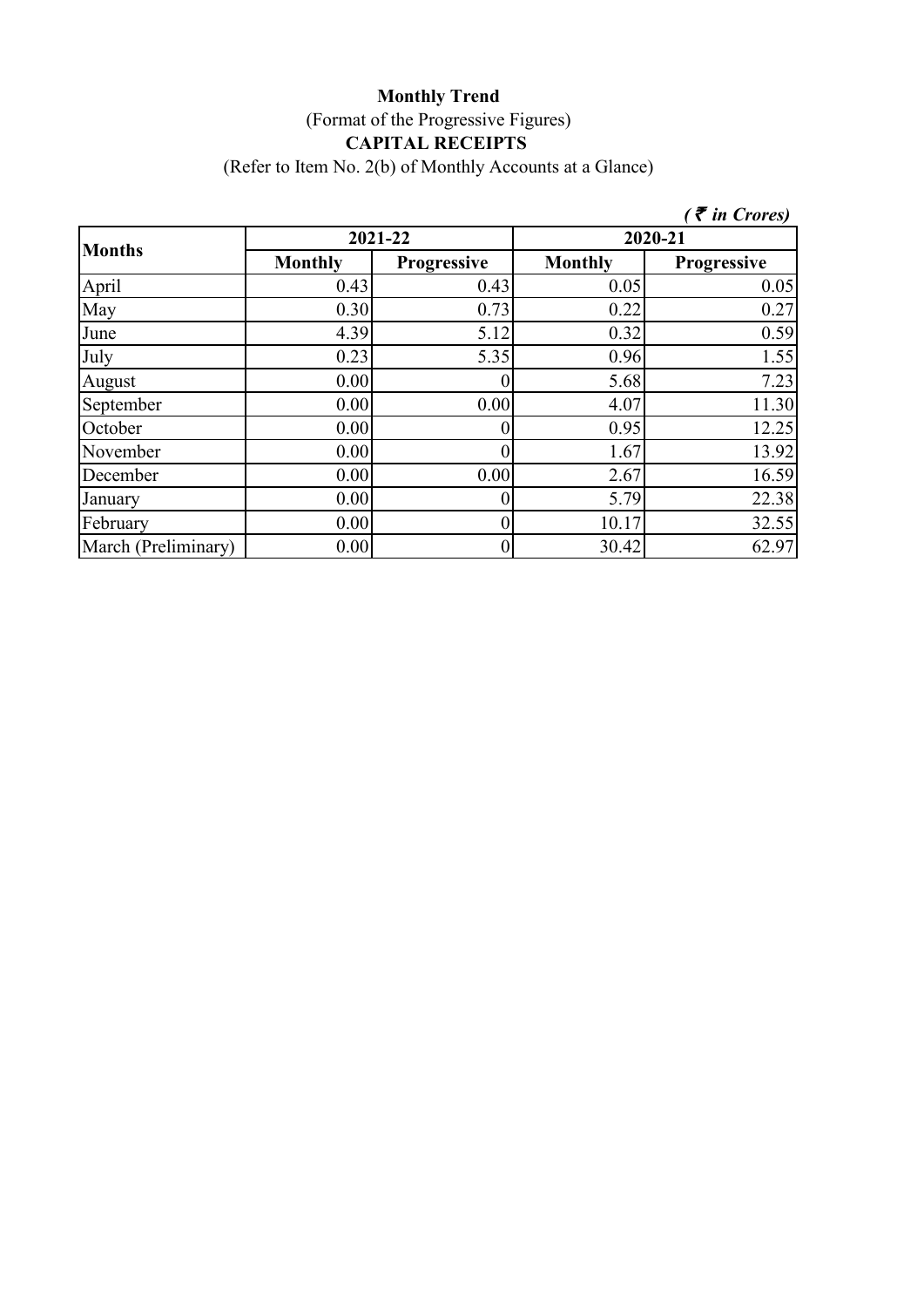# **Monthly Trend** (Format of the Progressive Figures) **CAPITAL RECEIPTS**

(Refer to Item No. 2(c) of Monthly Accounts at a Glance)

|                        |                |             |                | $($ $\bar{\bar{\tau}}$ in Crores) |
|------------------------|----------------|-------------|----------------|-----------------------------------|
| <b>Months</b>          | 2021-22        |             |                | 2020-21                           |
|                        | <b>Monthly</b> | Progressive | <b>Monthly</b> | Progressive                       |
| April                  | 3889.32        | 3889.32     | 1949.09        | 1949.09                           |
| May                    | 1938.48        | 5827.80     | 4596.69        | 6545.78                           |
| June                   | 4036.93        | 9864.73     | 5439.25        | 11985.03                          |
| July                   | 1047.35        | 10912.08    | $-1372.04$     | 10612.99                          |
| August                 | 0.00           | 0.00        | 1462.07        | 12075.06                          |
| September              | 0.00           |             | $-299.57$      | 11775.49                          |
| October                | 0.00           | 0           | 6892.62        | 18668.11                          |
| November               | 0.00           | 0.00        | 1057.38        | 19725.49                          |
| December               | 0.00           |             | $-967.98$      | 18757.51                          |
| January                | 0.00           | 0           | 970.73         | 19728.24                          |
| February               | 0.00           | 0.00        | 5227.92        | 24956.16                          |
| March<br>(Preliminary) | 0.00           |             | 4606.63        | 29562.79                          |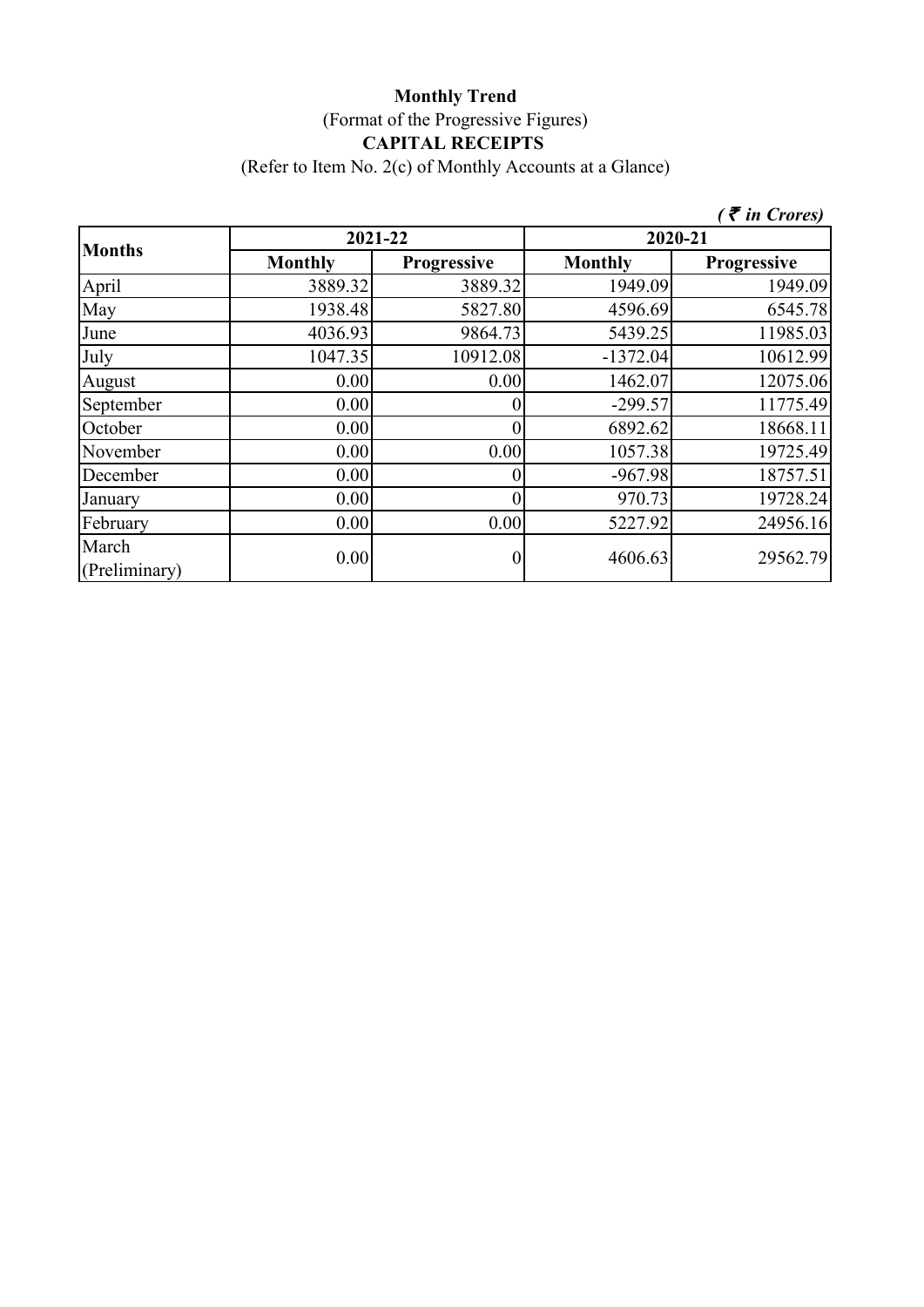(Refer to Item No. 4(a) of Monthly Accounts at a Glance)

|                     |                |             |                | $($ $\bar{\bar{\tau}}$ in Crores) |  |
|---------------------|----------------|-------------|----------------|-----------------------------------|--|
| <b>Months</b>       |                | 2021-22     | 2020-21        |                                   |  |
|                     | <b>Monthly</b> | Progressive | <b>Monthly</b> | Progressive                       |  |
| April               | 1791.86        | 1791.86     | 1845.94        | 1845.94                           |  |
| May                 | 3731.26        | 5523.12     | 1851.6         | 3697.54                           |  |
| June                | 3461.26        | 8984.38     | 3315.21        | 7012.75                           |  |
| July                | 3290.45        | 12274.83    | 2784.3         | 9797.05                           |  |
| August              | 0.00           |             | 2198.37        | 11995.42                          |  |
| September           | 0.00           |             | 2058.04        | 14053.46                          |  |
| October             | 0.00           | 0           | 3657.73        | 17711.19                          |  |
| November            | 0.00           | 0           | 2860.80        | 20571.99                          |  |
| December            | 0.00           |             | 2442.37        | 23014.36                          |  |
| January             | 0.00           |             | 3347.56        | 26361.92                          |  |
| February            | 0.00           |             | 3813.96        | 30175.88                          |  |
| March (Preliminary) | 0.00           | 0           | 6238.62        | 36414.5                           |  |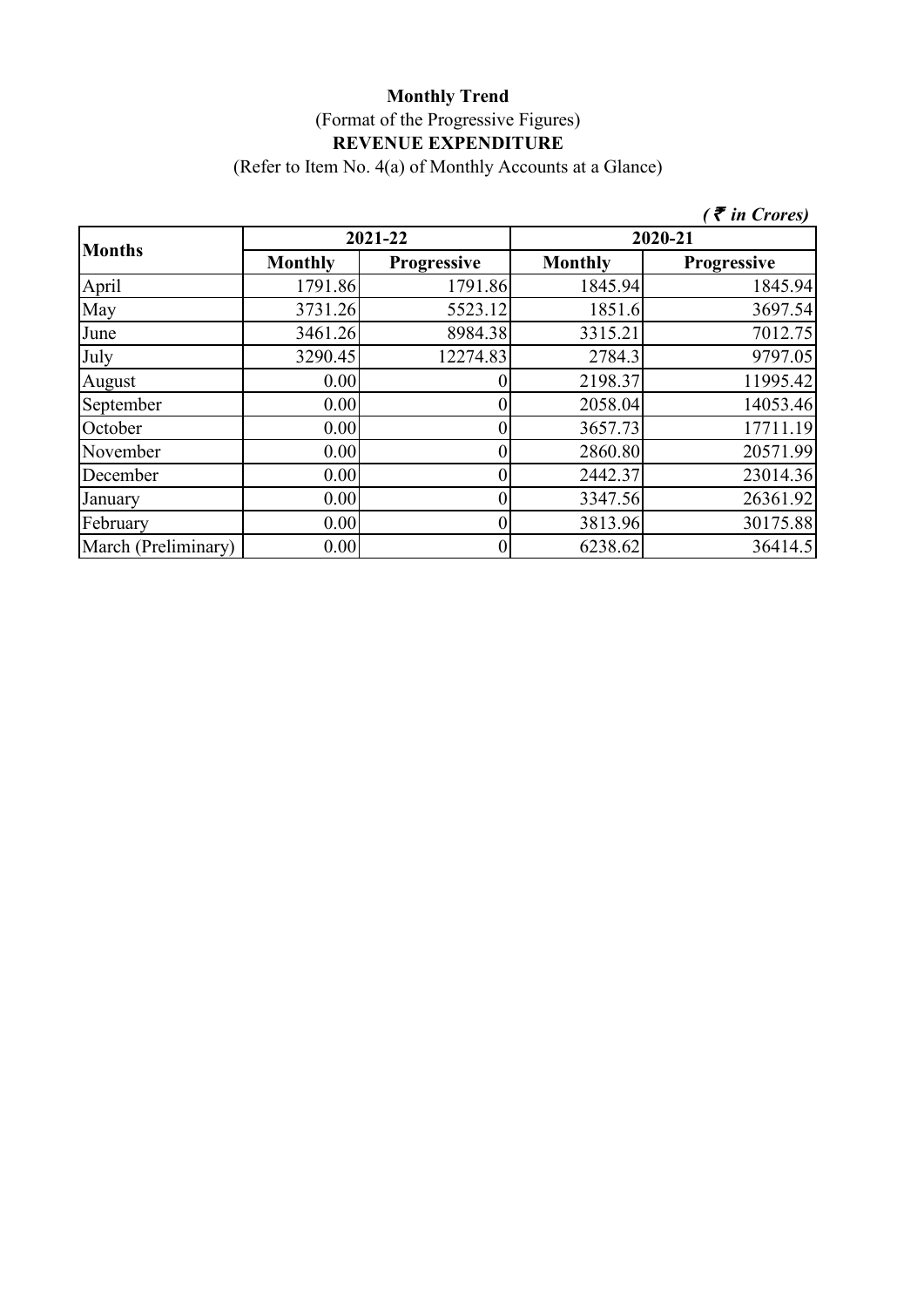(Refer to Item No. 4(b) of Monthly Accounts at a Glance)

|                     |                |                    |                | $($ ₹ in Crores)   |  |
|---------------------|----------------|--------------------|----------------|--------------------|--|
| <b>Months</b>       |                | 2021-22            | 2020-21        |                    |  |
|                     | <b>Monthly</b> | <b>Progressive</b> | <b>Monthly</b> | <b>Progressive</b> |  |
| April               | 8.51           | 8.51               | 14.38          | 14.38              |  |
| May                 | 29.89          | 38.40              | 111.92         | 126.30             |  |
| June                | 2951.66        | 2990.06            | 2744           | 2870.30            |  |
| July                | 278.03         | 3268.09            | 128.32         | 2998.62            |  |
| August              |                |                    | 2334.35        | 5332.97            |  |
| September           |                |                    | 87.62          | 5420.59            |  |
| October             |                |                    | 3326.65        | 8747.24            |  |
| November            |                |                    | 720.23         | 9467.47            |  |
| December            |                | 0.00               | 163.03         | 9630.50            |  |
| January             |                |                    | 101.48         | 9731.98            |  |
| February            |                | 0.00               | 3511.29        | 13243.27           |  |
| March (Preliminary) |                | $\overline{0}$     | 2649.70        | 15892.97           |  |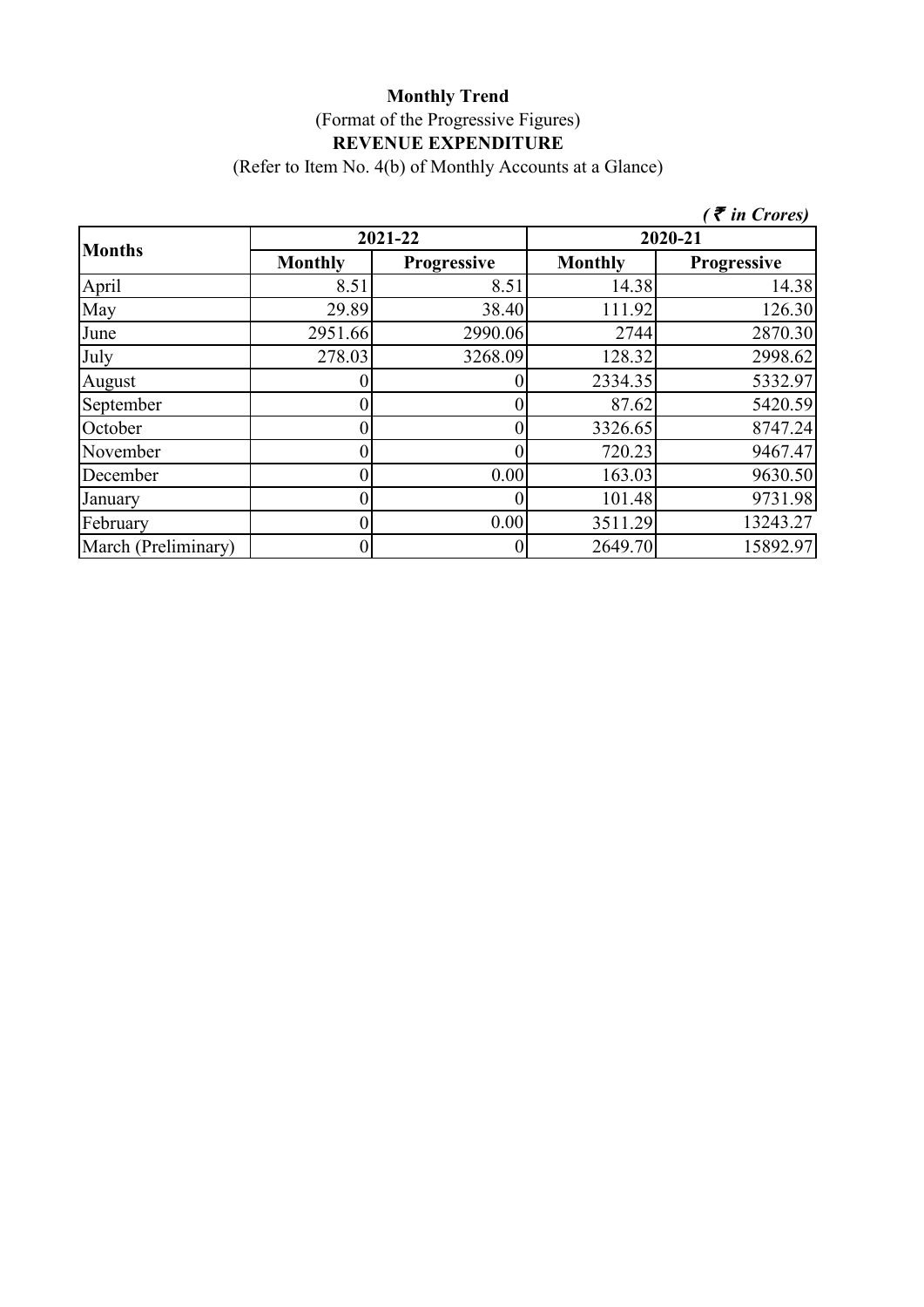(Refer to Item No. 4(c) of Monthly Accounts at a Glance)

|                     |                |                    |                | $($ ₹ in Crores)   |  |
|---------------------|----------------|--------------------|----------------|--------------------|--|
| <b>Months</b>       |                | 2021-22            | 2020-21        |                    |  |
|                     | <b>Monthly</b> | <b>Progressive</b> | <b>Monthly</b> | <b>Progressive</b> |  |
| April               | 1741.13        | 1741.13            | 1666.73        | 1666.73            |  |
| May                 | 1593.70        | 3334.83            | 1582.91        | 3249.64            |  |
| June                | 1583.67        | 4918.5             | 1549.33        | 4798.97            |  |
| July                | 1592.67        | 6511.17            | 1575.94        | 6374.91            |  |
| August              | 0.00           |                    | 1557.25        | 7932.16            |  |
| September           | 0.00           |                    | 1560.50        | 9492.66            |  |
| October             | 0.00           |                    | 1675.63        | 11168.29           |  |
| November            | 0.00           |                    | 1619.90        | 12788.19           |  |
| December            | 0.00           | 0.00               | 1521.08        | 14309.27           |  |
| January             | 0.00           |                    | 1573.09        | 15882.36           |  |
| February            | 0.00           |                    | 1632.41        | 17514.77           |  |
| March (Preliminary) | 0.00           |                    | 1865.56        | 19380.33           |  |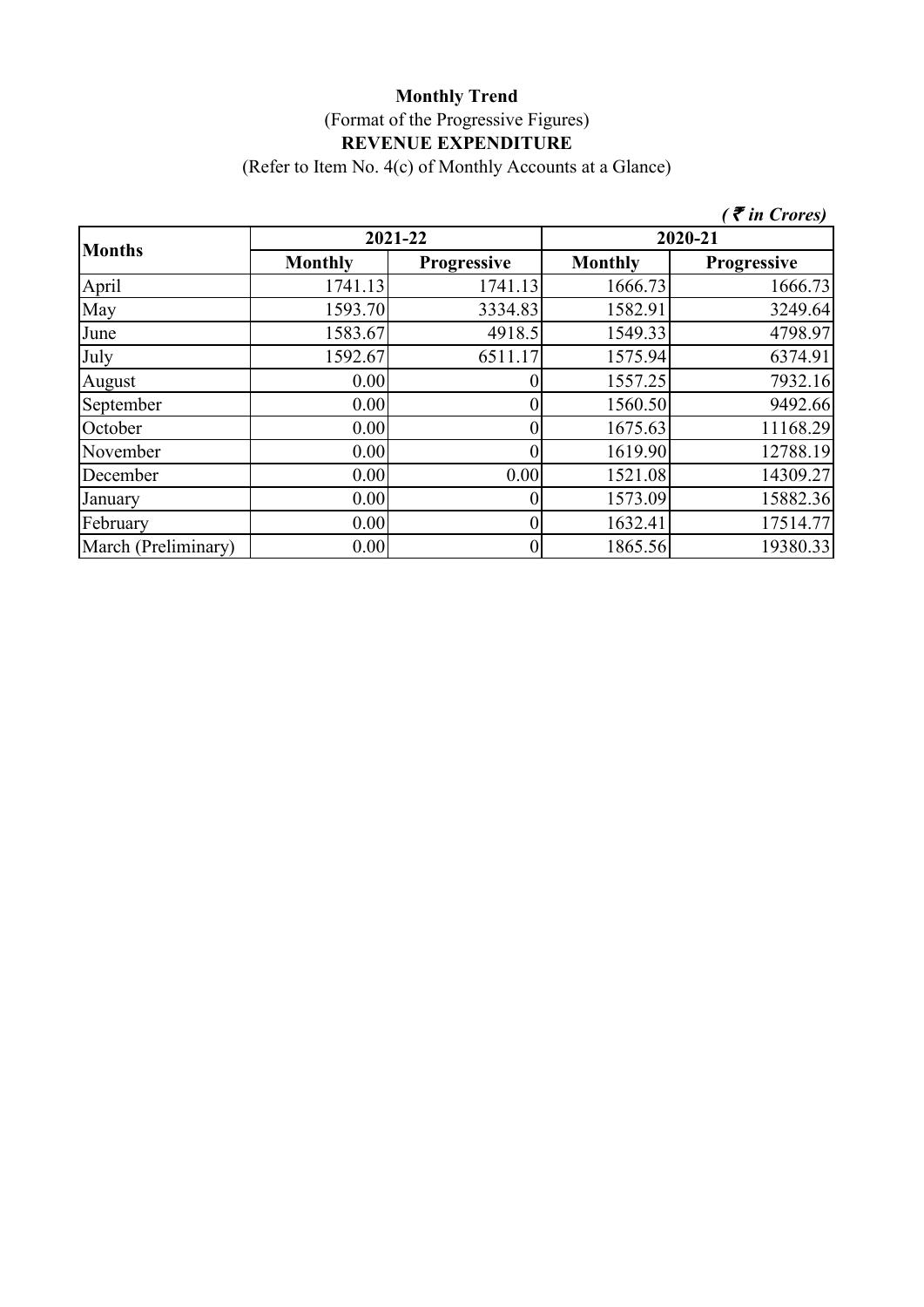(Refer to Item No. 4(d) of Monthly Accounts at a Glance)

|                     |                |                    |                | $($ ₹ in Crores)   |  |
|---------------------|----------------|--------------------|----------------|--------------------|--|
|                     | 2021-22        |                    | 2020-21        |                    |  |
| <b>Months</b>       | <b>Monthly</b> | <b>Progressive</b> | <b>Monthly</b> | <b>Progressive</b> |  |
| April               | 942.52         | 942.52             | 493.18         | 493.18             |  |
| May                 | 649.23         | 1591.75            | 828.43         | 1321.61            |  |
| June                | 903.77         | 2495.52            | 828.36         | 2149.97            |  |
| July                | 893.99         | 3389.51            | 1004.90        | 3154.87            |  |
| August              | 0.00           |                    | 797.15         | 3952.02            |  |
| September           | 0.00           |                    | 848.85         | 4800.87            |  |
| October             | 0.00           |                    | 841.64         | 5642.51            |  |
| November            | 0.00           | 0                  | 768.56         | 6411.07            |  |
| December            | 0.00           | 0                  | 809.72         | 7220.79            |  |
| January             | 0.00           | 0                  | 881.50         | 8102.29            |  |
| February            | 0.00           |                    | 769.23         | 8871.52            |  |
| March (Preliminary) | 0.00           | 0.00               | 848.58         | 9720.10            |  |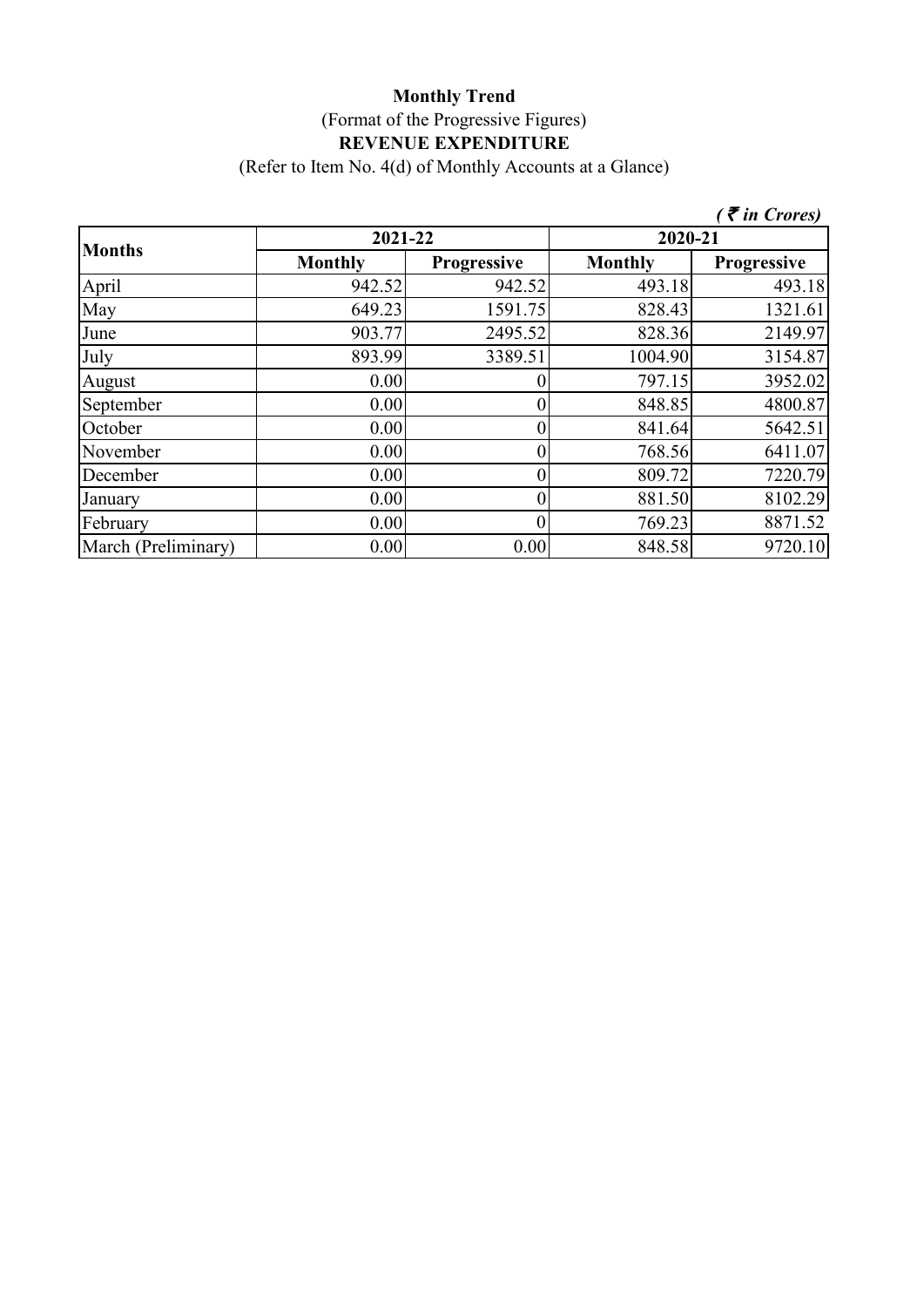(Refer to Item No. 4(e) of Monthly Accounts at a Glance)

|                     |                |                    |                | $($ ₹ in Crores)   |
|---------------------|----------------|--------------------|----------------|--------------------|
| <b>Months</b>       |                | 2021-22            | 2020-21        |                    |
|                     | <b>Monthly</b> | <b>Progressive</b> | <b>Monthly</b> | <b>Progressive</b> |
| April               | 19.50          | 19.50              | 0.00           | 0.00               |
| May                 | 37.37          | 56.87              | 20.12          | 20.12              |
| June                | 944.67         | 1001.54            | 559.52         | 579.64             |
| July                | 685.92         | 1687.46            | 711.52         | 1291.16            |
| August              | 0.00           | 0.00               | 12.00          | 1303.16            |
| September           | 0.00           | 0.00               | 103.57         | 1406.73            |
| October             | 0.00           | 0.00               | 741.86         | 2148.59            |
| November            | 0.00           | 0.00               | 9.12           | 2157.71            |
| December            | 0.00           | 0.00               | 1064.83        | 3222.54            |
| January             | 0.00           | 0.00               | 363.87         | 3586.41            |
| February            | 0.00           | 0.00               | 1755.08        | 5341.49            |
| March (Preliminary) | 0.00           | 0.00               | 2246.35        | 7587.84            |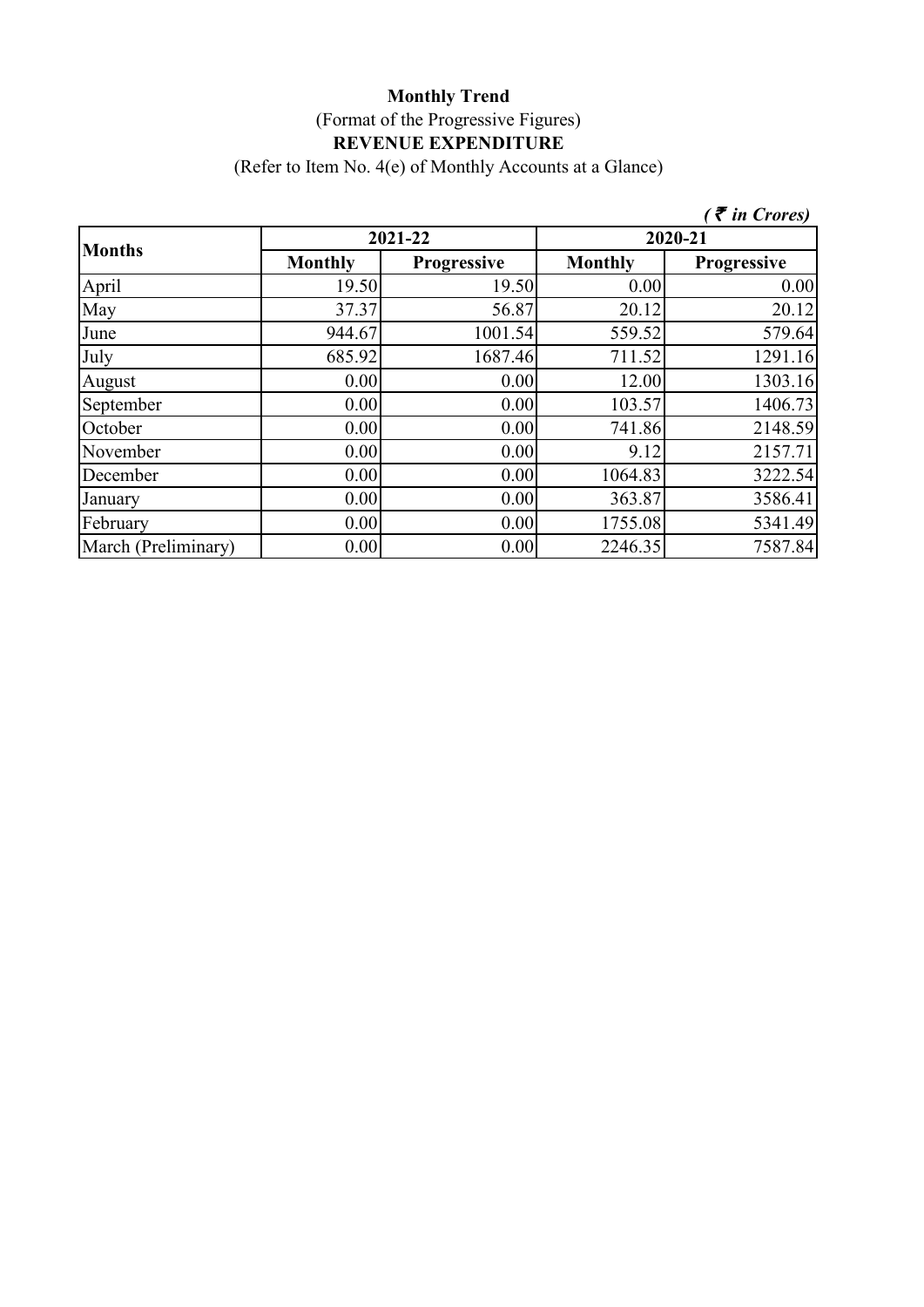# **Monthly Trend** (Format of the Progressive Figures) **CAPITAL EXPENDITURE**

(Refer to Item No. 5(a) of Monthly Accounts at a Glance)

|                     |                |                    |                | $($ ₹ in Crores)   |
|---------------------|----------------|--------------------|----------------|--------------------|
|                     | 2021-22        |                    | 2020-21        |                    |
| <b>Months</b>       | <b>Monthly</b> | <b>Progressive</b> | <b>Monthly</b> | <b>Progressive</b> |
| April               | 3732.99        | 3732.99            | $-211.64$      | $-211.64$          |
| May                 | 603.99         | 4336.98            | 2999.06        | 2787.42            |
| June                | 1157.68        | 5494.66            | 1315.88        | 4103.30            |
| July                | $-22.57$       | 5472.09            | $-897.05$      | 3206.25            |
| August              | 0.00           |                    | $-504.93$      | 2701.32            |
| September           | 0.00           | 0.00               | $-649.80$      | 2051.52            |
| October             | 0.00           |                    | 3345.51        | 5397.03            |
| November            | 0.00           | $\overline{0}$     | 633.73         | 6030.76            |
| December            | 0.00           |                    | $-673.02$      | 5357.74            |
| January             | 0.00           | 0                  | $-364.46$      | 4993.28            |
| February            | 0.00           | 0.00               | $-626.78$      | 4366.50            |
| March (Preliminary) | 0.00           | $\boldsymbol{0}$   | 227.28         | 4593.78            |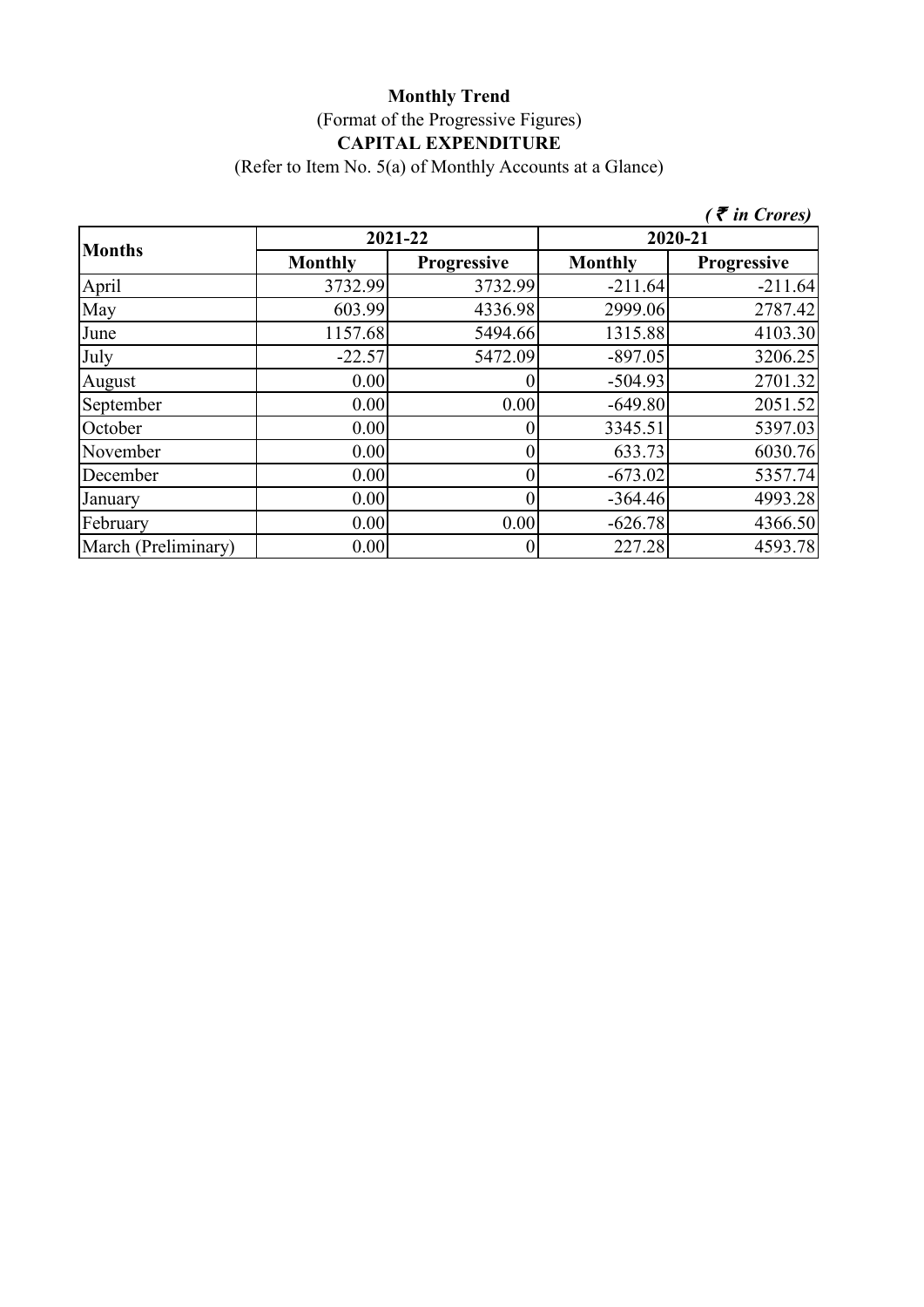# **Monthly Trend** (Format of the Progressive Figures) **CAPITAL EXPENDITURE**

(Refer to Item No. 5(b) of Monthly Accounts at a Glance)

|                     |                |                    |                | $($ $\bar{\bar{\tau}}$ in Crores) |
|---------------------|----------------|--------------------|----------------|-----------------------------------|
| <b>Months</b>       | 2021-22        |                    | 2020-21        |                                   |
|                     | <b>Monthly</b> | <b>Progressive</b> | <b>Monthly</b> | <b>Progressive</b>                |
| April               | 0.00           | 0.00               |                | 0.00                              |
| May                 | 0.00           |                    | $-1.26$        | $-1.26$                           |
| June                | 0.00           |                    |                | $-1171.44$                        |
| July                | 0.00           |                    | 0.00           | $-1171.44$                        |
| August              | 0.00           |                    | 0.00           | $-1171.44$                        |
| September           | 0.00           |                    | 0.00           | $-1171.44$                        |
| October             | 0.00           |                    | 0.00           | $-1171.44$                        |
| November            | 0.00           | 0.00               | 1171.44        | 0.00                              |
| December            | 0.00           | 0.00               | 0.00           | 0.00                              |
| January             | 0.00           | 0.00               | 0.00           | 0.00                              |
| February            | 0.00           | 0.00               | 0.00           | 0.00                              |
| March (Preliminary) | 0.00           | 0.00               | 0.00           | 0.00                              |